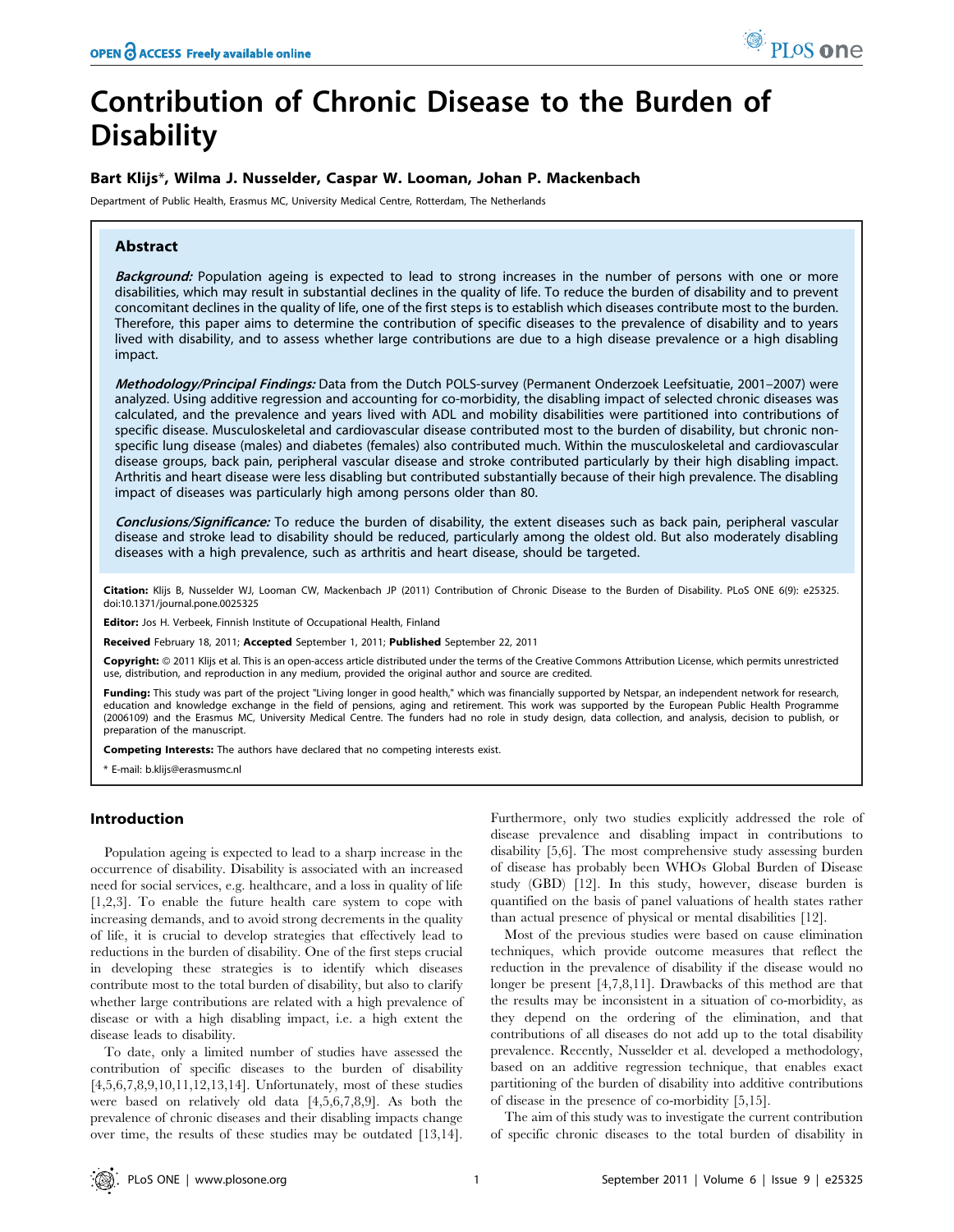Table 1. Numbers of subjects in the study sample.

|                      | males |      |                        | females |                        |     |
|----------------------|-------|------|------------------------|---------|------------------------|-----|
|                      |       |      | $55-64$ 65-79 $> = 80$ |         | $55-64$ 65-79 $> = 80$ |     |
| total                | 3412  | 2873 | 478                    | 3187    | 3005                   | 680 |
| elementary education | 531   | 695  | 149                    | 680     | 1160                   | 359 |
| secondary education  | 1928  | 1499 | 232                    | 2003    | 1546                   | 265 |
| tertiary education   | 932   | 656  | 95                     | 495     | 286                    | 52  |
| education missing    | 21    | 23   | 2                      | 9       | 13                     | 4   |
| <b>DM</b>            | 262   | 365  | 55                     | 168     | 353                    | 97  |
| stroke               | 130   | 233  | 50                     | 88      | 159                    | 53  |
| heart disease        | 330   | 599  | 116                    | 107     | 297                    | 100 |
| <b>PVD</b>           | 119   | 207  | 50                     | 72      | 183                    | 67  |
| cancer               | 130   | 278  | 66                     | 244     | 306                    | 80  |
| CNSLD                | 229   | 283  | 61                     | 239     | 314                    | 67  |
| backpain             | 414   | 258  | 46                     | 380     | 407                    | 102 |
| arthritis            | 580   | 629  | 147                    | 868     | 1254                   | 358 |
| disorder neck/arm    | 432   | 316  | 46                     | 623     | 577                    | 127 |
| other                | 600   | 487  | 118                    | 918     | 906                    | 269 |
| no disease reported  | 1620  | 1014 | 119                    | 1283    | 845                    | 131 |
| ADL disabled         | 137   | 263  | 96                     | 200     | 472                    | 254 |

Abbreviations: CNSLD = chronic non-specific lung disease;  $DM =$  diabetes mellitus; PVD = peripheral vascular disease (upper extremity excluded). Numbers of persons with diseases do not add up to total because of co-existence of diseases.

doi:10.1371/journal.pone.0025325.t001

mobility and activities of daily living among the elderly, both in terms of disability prevalence and years lived with disability. This study is among the first to highlight the role of both the prevalence and the disabling impact of specific diseases to determine their contribution to the burden of disability.

### Methods

#### Study population

The study population consisted of subjects from seven successive years (2001–2007) of the POLS health and labor survey, which is being conducted by Statistics Netherlands. The survey does not include the institutionalized population. To account for selective non-response and to ensure representativeness for the Dutch noninstitutionalized population, weights were used that were attached to the data.

Information on disabilities in mobility and activities of daily living was collected through face-to-face interviews and information on the presence of chronic disease through written questionnaires. From 2001–2007, 110,766 subjects were approached and the response was 62%. For our analyses selected elderly subjects who were 55 years and older  $(n = 17,404)$  were selected. 22% of these subjects could not be included in the study population because they lacked disease information. Table 1 provides further detailed information on numbers of persons in the study population and Figure 1 on the difference between the source and study population.

### **Disability**

Subjects were asked if they were able to 'walk up and down the stairs', 'walk outside', 'enter/leave the house', 'sit down/get up from a chair', 'move around on the same floor', 'get in/out of bed',



Figure 1. Prevalence of disability by age. The source population consisted of all respondents to the POLS health and labor survey, the Netherlands, 2001–2007, aged 55 and older (n = 17,404). The study population equals the source population minus all subjects who had information missing on the presence of diseases ( $n = 13,635$ ). doi:10.1371/journal.pone.0025325.g001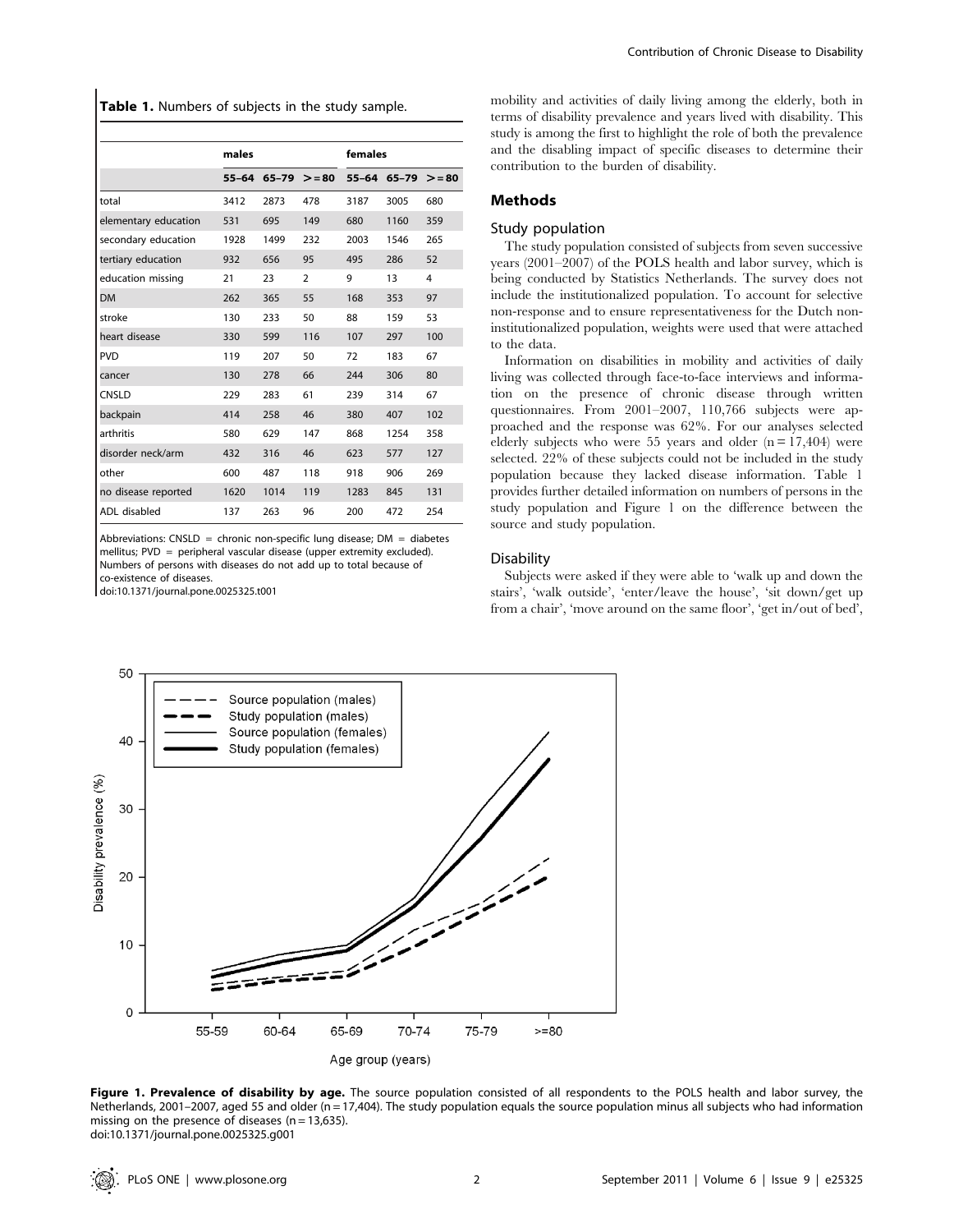'eat/drink', 'get dressed/undressed', 'wash face/hands' and 'wash completely' and could answer with 'without difficulty', 'with minor difficulty', 'with major difficulty' and 'only with help'. Someone was considered disabled if he or she opted for one of the latter two answers at least once.

## Definition of disease groups

Information on the presence of a range of diseases was collected in the questionnaire. From the original questions 'cardiovascular disease' (CVD) was compiled, containing 'stroke', 'heart disease' and 'peripheral vascular disease (PVD)', and 'musculoskeletal disease' was compiled, containing 'back pain', 'arthritis' and 'disorder neck/arm'. Furthermore, 'diabetes mellitus (DM)', 'cancer', 'chronic non-specific lung disease (CNSLD)' and 'other' were distinguished. Appendix S1 shows the original questions and the diseases that were distinguished. Skin cancer was not included because it is not associated with disability. PVD did not include vascular disease of the upper extremity. In subjects who had suffered from back pain or disorders of the neck/arm but indicated that they currently did not suffer anymore, the condition was regarded as no longer present. If a disease was defined on the basis of multiple questions and information on any of the questions was missing while none of the questions indicated the presence of a disease, the disease information was considered missing.

## Statistical methods

Disability prevalence by cause was estimated from individual information on the presence or absence of disability, the presence or absence of the selected disease groups, gender and age. A method based on a multivariate additive regression model was used, which is described in more detail elsewhere [5,6,16]. This method takes into account that persons who do not report a disease may be disabled (this risk is referred to as ''background'') and that persons can have more than one disease (co-morbidity). Disability in persons without a reported disease is entirely attributed to background. Disability in persons with at least one disease is attributed partly to background and partly to the disease(s). We assume that causes of disability (diseases and background risk) act as independently competing causes. Assuming independence, the hazard of someone having disease A and B (and zero background risk) equals hazard  $A +$  hazard B. In a situation of no competing risk (one disease and zero background risk) the hazard can be easily converted to a probability of being disabled (1-exp(- disease hazard)). When more causes are competing, the probability of being disabled from the specific disease is lower than in the situation of no competition. In the footnote of table 2, a calculation example is given of how was dealt with co-morbidity.

To estimate cause-specific disability prevalence from crosssectional data the following assumptions were made. First, the distribution of disability by cause is explained entirely by diseases that are (still) present at the time of the survey and the risk of disability in absence of any reported diseases. Second, this distribution is proportional to the distribution of the risk of becoming disabled in the time-period preceding the survey. Thirdly, causes of disability (diseases and background) act as independently competing causes.

The regression model is specified as follows:

$$
\hat{y}=1-\exp(-\eta); Y: binomial
$$

$$
\eta = \alpha_a + \sum_d \beta_d X_d
$$

where  $\hat{y}$  is the estimated probability that the person has disability, e is the base of the natural logarithm and  $\eta$  the linear predictor. The latter is defined as the sum of the background rate by age  $(\alpha_a)$ and the cause-specific rates of disability  $(\beta_d)$ , labeled as "disabling" impact'') for the disease groups (d) that are present in the respondent (given by the dummy variables  $X_d$ ). Background was handled as a cause that is prevalent for everyone; the rate of background is age dependent (5-year age groups). The disabling impact  $\beta_d$  may also vary by age. As the full age-interaction term would require  $n$  (number of age classes) times  $m$  (number of diseases) different parameters, the rank of the interaction was reduced to one, which means that the age-specific disabling impact of each disease,  $\beta_{da}$ , is estimated as the product of an age pattern $\gamma_a$ which is equal for each disease, and a disease effect  $\delta_d$ , which varies by disease, but not by age (Reduced Rank Regression) [17,18]. While a one rank solution restricts the age pattern to be the same for all diseases, also second rank solutions were fitted  $(\beta_{da} = \gamma_{a1} \cdot \delta_{d1} + \gamma_{a2} \cdot \delta_{d2})$  and scaled deviances were compared to test for differences in age patterns for different diseases. Adding a one rank interaction improved the fit of the model (log-likelihood ratio test with P-value of 0.05), indicating that the disabling impact varies by age. Because adding a second rank did not further improve the fit of the model, the same age pattern for all diseases was used. Models were fitted using a quasi-Newton method that was programmed for the statistical package R version 2.7.1. [19]. All analyses were done seperately for men and women, as the loglikelihood ratio test indicated that both the rates of background and the disease-specific rates given sex-specific rates of background differed signifcantly by sex. The significance of the differences in the disabling impact between males and females was assessed by assuming normal distribution of the parameters with the mean of the original ones as the standard error.

## Calculation of number of disabled by cause across subgroups

Disability prevalence by cause depends on the prevalence of the disease  $(X_d)$  and the disabling impact of the disease  $(\beta_d \text{ or } \beta_{da})$ . Analogous to using the proportional distribution of mortality rates to obtain probabilities of death in the presence of competing causes (so called ''crude probabilities''), the attribution of disease d is  $(\beta_d X_d/\eta)$ .y and of background is  $(\alpha_a/\eta)$ .y [5,6]. Applying these formulas gives for every individual the probability of being disabled caused by background or disease (if present). Adding the cause-specific probabilities of an individual gives the probability of being disabled for that individual. Adding the cause-specific probabilities of all persons in the dataset, or in a specific age group, gives the total number of disabled by cause in the population, or in that age group. Dividing the number of disabled persons by cause by the total number of persons gives the proportion of disability by cause.

Years lived with disability at age 55 by cause were obtained using the Sullivan method [20]. The Sullivan method uses the prevalence of disability in each age group to divide the number of person-years into years lived with and without disability [20]. Instead of using the age and sex specific prevalence of disability, we used age, sex and cause specific prevalence of disability, yielding the years with disability by each cause. Adding the years with disability by each cause yields the life expectancy with disability, as the sum of the cause-specific disability add to the total prevalence. A life table for the Dutch population 2001–2007, available from the EHEMU database, was used [21].

Confidence intervals around the estimates of disabling impacts, prevalences of disability by cause and contributions to LED at age 55 were obtained with bootstrapping based on 1000 replicas [22].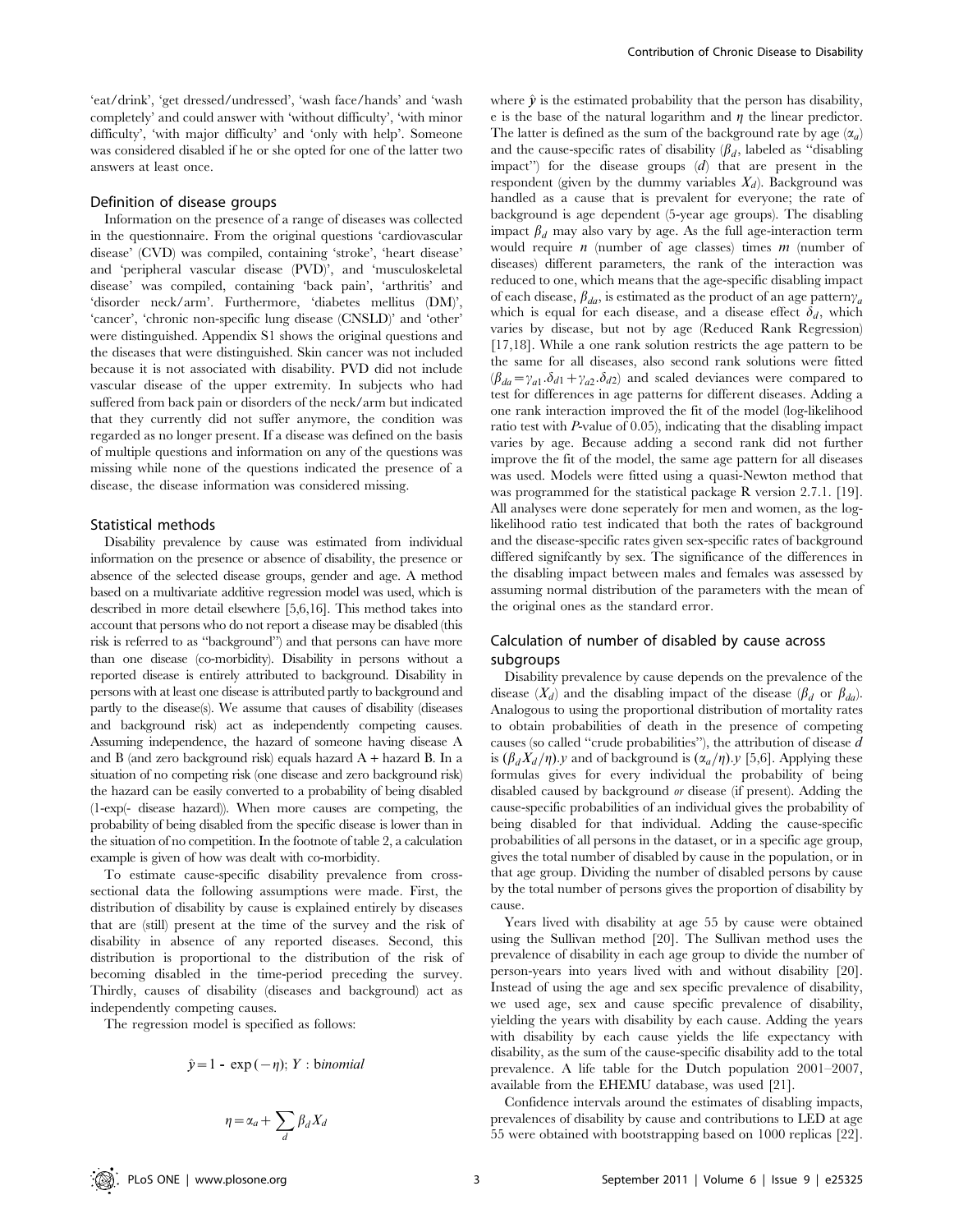Table 2. Prevalences and disabling impacts of disease.

|                     | disease prevalences (%) |                    |                     | disabling impacts of disease (hazard) |                        |                        |  |
|---------------------|-------------------------|--------------------|---------------------|---------------------------------------|------------------------|------------------------|--|
|                     | $55 - 64$               | $65 - 79$          | $>= 80$             | $55 - 64$                             | 65-79                  | $>= 80$                |  |
| <i>males</i>        |                         |                    |                     |                                       |                        |                        |  |
| <b>DM</b>           | $7.7(6.9-8.7)$          | $12.6(11.5-13.9)$  | $10.8(1.6-9.0)$     | $0.01$ $(0.00 - 0.02)$                | $0.02$ (0.00-0.05)     | $0.03$ $(0.00 - 0.08)$ |  |
| stroke              | $3.8(3.2 - 4.4)$        | $8.1(7.2-9.1)$     | $10.9(8.4 - 14.1)$  | $0.08$ $(0.05 - 0.12)$                | $0.16(0.10 - 0.23)$    | $0.28(0.17-0.42)$      |  |
| heart disease       | $9.6(8.7-10.6)$         | 20.9 (19.4-22.4)   | 23.3 (19.8-27.2)    | $0.01$ $(0.00 - 0.03)$                | $0.03$ $(0.01 - 0.06)$ | $0.05(0.01 - 0.10)$    |  |
| PVD                 | $3.4(2.9-4.1)$          | $6.9(6.1 - 7.9)$   | $10.6(8.1-13.7)$    | $0.09(0.05 - 0.13)$                   | $0.17(0.10 - 0.26)$    | $0.30(0.17 - 0.47)$    |  |
| cancer              | $3.7(3.1-4.4)$          | $9.7(8.7-10.9)$    | 14.3 (11.4-17.8)    | $0.01$ (0.00-0.03)                    | $0.02$ (0.00-0.05)     | $0.04(0.00 - 0.09)$    |  |
| <b>CNSLD</b>        | $6.6$ $(5.8 - 7.5)$     | $10.2(9.1-11.4)$   | 12.6 (9.9-15.9)     | $0.08$ $(0.05 - 0.11)$                | $0.15(0.10 - 0.20)$    | $0.26$ $(0.16 - 0.38)$ |  |
| backpain            | 11.9 (10.9-13.0)        | $8.7(7.7-9.8)$     | $8.9(6.7-11.7)$     | $0.08$ $(0.05 - 0.11)$                | $0.16(0.11 - 0.22)$    | $0.29(0.17-0.42)$      |  |
| arthritis           | $16.7(15.5-18.0)$       | 21.9 (20.4-23.5)   | 31.0 (27.0-35.3)    | $0.03$ $(0.02 - 0.05)$                | $0.07(0.04 - 0.09)$    | $0.12(0.06 - 0.19)$    |  |
| disorder neck/arm   | $12.7(11.6-13.8)$       | $10.9(9.8-12.1)$   | $9.5(7.2-12.4)$     | $0.00$ (0.00-0.02)                    | $0.01$ (0.00-0.04)     | $0.01$ $(0.00 - 0.08)$ |  |
| other               | $17.3(16.1-18.6)$       | 17.4 (16.0-18.8)   | 25.1 (21.4-29.2)    | $0.03$ $(0.01 - 0.04)$                | $0.05(0.02 - 0.08)$    | $0.09$ $(0.04 - 0.15)$ |  |
| no disease reported | 48.1 (46.4-49.8)        | 35.4 (33.6-37.1)   | $25.8(22.1 - 30.0)$ |                                       |                        |                        |  |
| females             |                         |                    |                     |                                       |                        |                        |  |
| <b>DM</b>           | $5.4(4.7-6.2)$          | $11.7(10.6-12.9)$  | $14.7(5.9 - 16.0)$  | $0.07$ $(0.04 - 0.10)$                | $0.11(0.06 - 0.16)$    | $0.23(0.13 - 0.37)$    |  |
| stroke              | $2.6(2.1-3.2)$          | $5.2(4.5-6.1)$     | $7.9(6.1-10.2)$     | $0.10(0.05 - 0.16)$                   | $0.16(0.08 - 0.24)$    | $0.35(0.18 - 0.55)$    |  |
| heart disease       | $3.2$ $(2.7-3.9)$       | $9.9(8.9 - 11.0)$  | 14.4 (11.9-17.2)    | $0.06$ $(0.03 - 0.10)$                | $0.10(0.05 - 0.15)$    | $0.22$ (0.11-0.36)     |  |
| PVD                 | $2.3(1.8-2.8)$          | $6.4(5.6 - 7.4)$   | $9.9(7.9-12.4)$     | $0.11(0.06 - 0.18)$                   | $0.17(0.09 - 0.27)$    | $0.38(0.21 - 0.60)$    |  |
| cancer              | $7.6(6.7-8.5)$          | $10.2(9.2 - 11.4)$ | $11.5(9.3-14.0)$    | $0.01$ (0.00-0.03)                    | $0.01$ $(0.00 - 0.04)$ | $0.03$ $(0.00-0.09)$   |  |
| <b>CNSLD</b>        | $7.4(6.6-8.4)$          | $10.5(9.4-11.6)$   | $10.2 (8.1 - 12.8)$ | $0.06$ $(0.03 - 0.10)$                | $0.10(0.05 - 0.15)$    | $0.22(0.10-0.34)$      |  |
| backpain            | $12.1(11.0-13.3)$       | $13.7(12.5-15.0)$  | $15.3(12.7-18.2)$   | $0.12(0.09 - 0.16)$                   | $0.20(0.14 - 0.26)$    | $0.44(0.30-0.60)$      |  |
| arthritis           | 27.1 (25.6-28.7)        | 41.6 (39.9-43.4)   | 53.6 (49.9-57.3)    | $0.07(0.05 - 0.09)$                   | $0.11(0.08 - 0.14)$    | $0.24(0.17-0.32)$      |  |
| disorder neck/arm   | 19.8 (18.4-21.2)        | 19.4 (18.0-20.8)   | 19.7 (16.8-22.9)    | $0.03(0.01 - 0.05)$                   | $0.04$ (0.01-0.07)     | $0.09$ $(0.03 - 0.17)$ |  |
| other               | 29.3 (27.7-30.9)        | 30.4 (28.8-32.1)   | 39.0 (35.4-42.7)    | $0.04$ $(0.02 - 0.05)$                | $0.06$ $(0.03 - 0.09)$ | $0.13(0.07-0.20)$      |  |
| no disease reported | 40.0 (38.3-41.7)        | 27.9 (26.4-29.6)   | 19.7 (16.8-22.8)    |                                       |                        |                        |  |

Abbreviations: CNSLD = chronic non-specific lung disease; DM = diabetes mellitus; PVD = peripheral vascular disease (upper extremity excluded).

5 year age groups were used to calculate the disabling impact of diseases and the prevalence of disability by cause (table 3). To summarize and as is shown in the table, disabling impacts were also calculated using three age-aggregated groups (55-64.9, 65-79.9, > = 80). 'Background', representing presence of disability irrespective of disease presence, is preferably modelled according to 5 year age groups and could therefore not be shown in the table.

The disabling impact represents the rate of disability from a specific cause given that the disease is present. Adding these specific disability rates for the diseases present and the background rate of disability (by age and gender) gives the total disability rate for a specific exposure group. The proportion of the cause-specific rate in total rate is used to divide the probability of disability in this group by cause. For example, for males aged 75–79 with PVD and arthritis, adding the background rate (0.03), the rate for PVD (0.17), and the rate for arthritis (0.07) yields a total disability rate of 0.27 and a total probability of disability of 0.24 (1 - exp(-0.27) = 0.24). The probability of disability from background in this group is 0.03 (0.03/0.27 \* 0.24), that of PVD is 0.15 (0.17/0.27 \* 0.24), and that of arthritis is 0.06 (0.07/0.27 \* 0.24). The disabling impact for males and females was significantly different ( $P<0.05$ ) for DM, heart disease, cancer, arthritis and disorder neck/arm. doi:10.1371/journal.pone.0025325.t002

For the disabling impacts and prevalences by cause we used nonparametric bootstrapping. For the bootstrap of life expectancy, which is used in combination with prevalence by cause to calculate LED, we used parameterized bootstrap, assuming Poisson distribution of the numbers of deaths.

The software for additive regression and for calculation of disability prevalence by cause is available from the authors on request.

## Results

In males, the prevalence of disability increased from 4% at ages 55–59 to 20% at ages older than 80. In females, this was from 6% to 37% (Figure 1). Also persons without any disease reported disability.

The contribution of diseases to the prevalence of disability depends both on the prevalence and disabling impact of disease. Among males, arthritis, heart disease and other, and at younger ages also back pain, had the highest prevalences (Table 2). Among females these were arthritis, other, disorder neck/arm and back pain, and at older ages also DM and heart disease.

Among males, PVD had the highest disabling impact (Table 2). Furthermore, stroke, CNSLD and back pain showed high disability risks. Among females, back pain had the highest disabling impact, but stroke and PVD also showed high impacts. In both sexes, cancer did not lead to much disability, as was the case for DM and heart disease in males. The disabling impacts of DM, heart disease, arthritis and disorder neck/arm were significantly higher among females than among males  $(p<0.05)$ . Although the disabling impact of cancer was low, it was significantly higher among males. The disabling impact of the diseases increased with age  $(P<0.05)$ .

In males, the most important contributors to the prevalence of disability were musculoskeletal disease and CVD (Table 3, Figure 2). Musculoskeletal disease accounted for 40% of the prevalence of disability below age 65, which was about twice the contribution of CVD. At older ages the two conditions contributed equally. Most of the disability attributed to CVD was caused by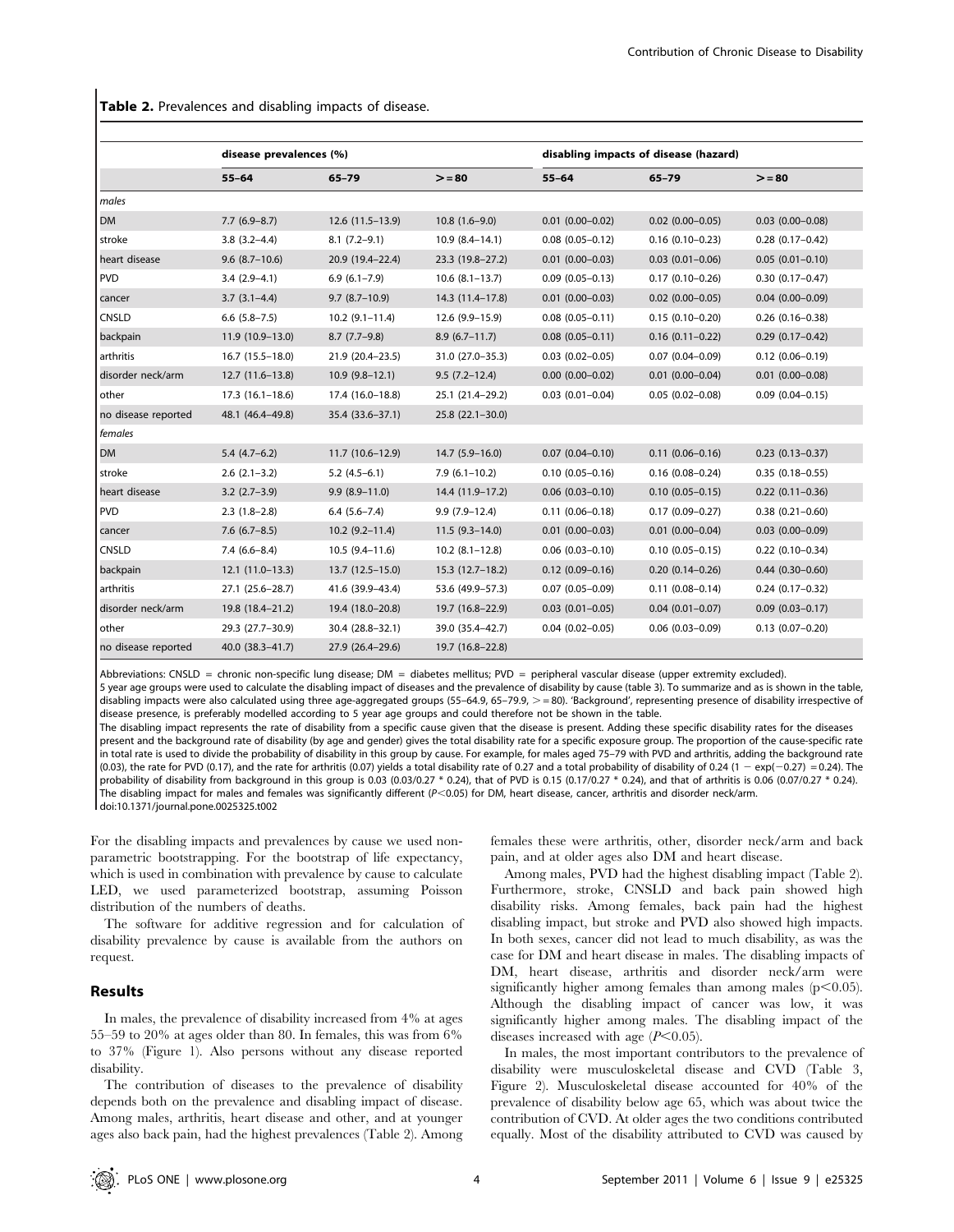Table 3. Contributions of disease to prevalence of disability and to life expectancy with disability at age 55.

|                   | contribution to prevalence of disability (% points) | contribution to LED at age 55<br>(years) |                      |                        |
|-------------------|-----------------------------------------------------|------------------------------------------|----------------------|------------------------|
|                   | $55 - 64$                                           | $65 - 79$                                | $>= 80$              |                        |
| males             |                                                     |                                          |                      |                        |
| <b>DM</b>         | $0.08$ $(0.00 - 0.19)$                              | $0.24(0.00 - 0.55)$                      | $0.33$ $(0.00-0.77)$ | $0.06$ $(0.00-0.14)$   |
| stroke            | $0.28(0.17-0.42)$                                   | $1.14(0.73 - 1.58)$                      | 2.27 (1.37-3.26)     | $0.34(0.23 - 0.46)$    |
| heart disease     | $0.16(0.06 - 0.30)$                                 | $0.66$ $(0.27-1.15)$                     | $1.17(0.46 - 2.02)$  | $0.18(0.08 - 0.31)$    |
| PVD               | $0.28(0.15 - 0.42)$                                 | $1.07(0.63 - 1.51)$                      | 2.34 (1.33-3.38)     | $0.33$ $(0.20 - 0.46)$ |
| cancer            | $0.04(0.00 - 0.09)$                                 | $0.19(0.00 - 0.42)$                      | $0.44(0.00-1.08)$    | $0.06$ $(0.00-0.13)$   |
| <b>CNSLD</b>      | $0.45(0.30-0.66)$                                   | 1.35 (0.92-1.84)                         | 2.49 (1.49-3.63)     | $0.40$ $(0.27 - 0.53)$ |
| back pain         | $0.92(0.62 - 1.26)$                                 | $1.25(0.84 - 1.72)$                      | 1.91 (1.09-2.86)     | $0.39(0.27 - 0.52)$    |
| arthritis         | $0.55(0.31 - 0.81)$                                 | $1.41(0.83 - 1.92)$                      | 3.07 (1.59-4.74)     | $0.45(0.26 - 0.62)$    |
| disorder neck/arm | $0.04(0.00 - 0.23)$                                 | $0.07(0.00 - 0.38)$                      | $0.09$ (0.00-0.60)   | $0.02$ (0.00-0.11)     |
| other             | $0.41(0.19 - 0.67)$                                 | $0.82$ (0.38-1.31)                       | 1.82 (1.82-1.82)     | $0.27(0.12 - 0.45)$    |
| back ground       | $0.73$ $(0.28 - 1.20)$                              | $0.97(0.43 - 1.61)$                      | 4.37 (1.36-7.91)     | $0.51$ $(0.29 - 0.77)$ |
| total             | $3.93(3.33 - 4.62)$                                 | 9.07 (8.08-10.18)                        | 20.37 (16.98-24.24)  | 3.01 (2.68-3.31)       |
| females           |                                                     |                                          |                      |                        |
| l DM              | $0.33(0.18 - 0.51)$                                 | $1.14(0.62 - 1.66)$                      | 2.45 (1.30-3.78)     | $0.44(0.24 - 0.65)$    |
| stroke            | $0.21(0.10 - 0.35)$                                 | $0.69$ $(0.37-1.08)$                     | $1.65(0.89 - 2.46)$  | $0.28(0.15 - 0.42)$    |
| heart disease     | $0.17(0.08 - 0.28)$                                 | $0.85(0.41 - 1.30)$                      | 2.04 (0.90-3.18)     | $0.34(0.16 - 0.52)$    |
| <b>PVD</b>        | $0.19(0.08 - 0.31)$                                 | $0.86$ $(0.41-1.30)$                     | 2.12 (1.08-3.27)     | $0.35(0.18 - 0.52)$    |
| cancer            | $0.05(0.00 - 0.19)$                                 | $0.11(0.00 - 0.41)$                      | $0.22$ (0.00-0.83)   | $0.04$ (0.00-0.16)     |
| <b>CNSLD</b>      | $0.42(0.21 - 0.63)$                                 | $0.93(0.47 - 1.43)$                      | $1.52(0.77 - 2.44)$  | $0.32$ (0.17-0.48)     |
| back pain         | $1.30(0.94 - 1.74)$                                 | 2.30 (1.70-2.94)                         | 4.07 (2.92-5.44)     | $0.86$ $(0.64 - 1.08)$ |
| arthritis         | $1.72(1.27 - 2.17)$                                 | 4.35 (3.36-5.25)                         | $9.72(7.27 - 12.17)$ | $1.75(1.36 - 2.11)$    |
| disorder neck/arm | $0.46$ (0.13-0.84)                                  | $0.72$ $(0.21 - 1.28)$                   | $1.25(0.35 - 2.33)$  | $0.27(0.07 - 0.48)$    |
| other             | $1.06(0.66 - 1.49)$                                 | $1.78(1.13 - 2.58)$                      | 3.97 (2.38-5.94)     | $0.75(0.46 - 1.09)$    |
| back ground       | $0.61(0.21 - 1.07)$                                 | $2.04(1.21 - 3.00)$                      | 8.96 (5.18-13.35)    | $1.23(0.82 - 1.72)$    |
| total             | $6.48(5.66 - 7.40)$                                 | 15.65 (14.39-16.99)                      | 38.07 (34.48-41.80)  | $6.64(6.20 - 7.06)$    |

Abbreviations: CNSLD = chronic non-specific lung disease; DM = diabetes mellitus; PVD = peripheral vascular disease (upper extremity excluded). doi:10.1371/journal.pone.0025325.t003

stroke and PVD. In males younger than 65, most disability attributed to musculoskeletal disease was caused by back pain. At older ages, the largest part was caused by arthritis. CNSLD contributed less than musculoskeletal disease and CVD, but was still responsible for 10–15%. In females, musculoskeletal disease was by far the most important contributor and accounted for 40– 50% of the disability burden. Disability attributed to musculoskeletal disease was mostly caused by arthritis, but back pain was also an important cause. The second important cause was CVD, contributing more than 15% in females aged 80 and older. Stroke, heart disease and PVD all three contributed importantly to the disability attributed to CVD. DM was also important and contributed 5–8%.

Diseases contributions to years lived with disability were similar to contributions to the prevalence of disability (Table 3, Figure 3). Of the 3.01 years with disability in males, 0.85 were contributed by CVD and 0.86 by musculoskeletal disease. CNSLD contributed 0.40 years. In females, musculoskeletal diseases were responsible for 2.93 of the 6.64 life years with disability. The contribution of arthritis alone (1.75 years) was about 0.8 years more than the contribution of all CVDs together (0.97 years). DM contributed 0.44 years.

#### **Discussion**

This study is among the first to investigate contributions of various chronic diseases to the prevalence of disability and is the first to present years lived with disability by cause. Musculoskeletal disease is the main contributor and CVD, particularly important among males, is a second. CNSLD is the third contributor among males and DM among females. Within the group of musculoskeletal disease, arthritis-disorder neck arm contributes mostly by a high prevalence and back pain by a high disabling impact, although the prevalence of this condition is also high. Within the group of CVD, heart disease contributes mostly by its high prevalence and PVD and stroke by its high disabling impact. The disabling impact of all diseases increases with age.

## Evaluation of data and methods/limitations

Selection bias may limit the external validity of the results. Possible selection bias caused by non-response (38%) was minimized by using individual weights to adjust for selection effects by age, gender, marital status, urbanization grade, province, employment, health- and smoking status [23].

Twenty two percent of all subjects aged 55 and older lacked disease information and were excluded from the analysis, which led to a slight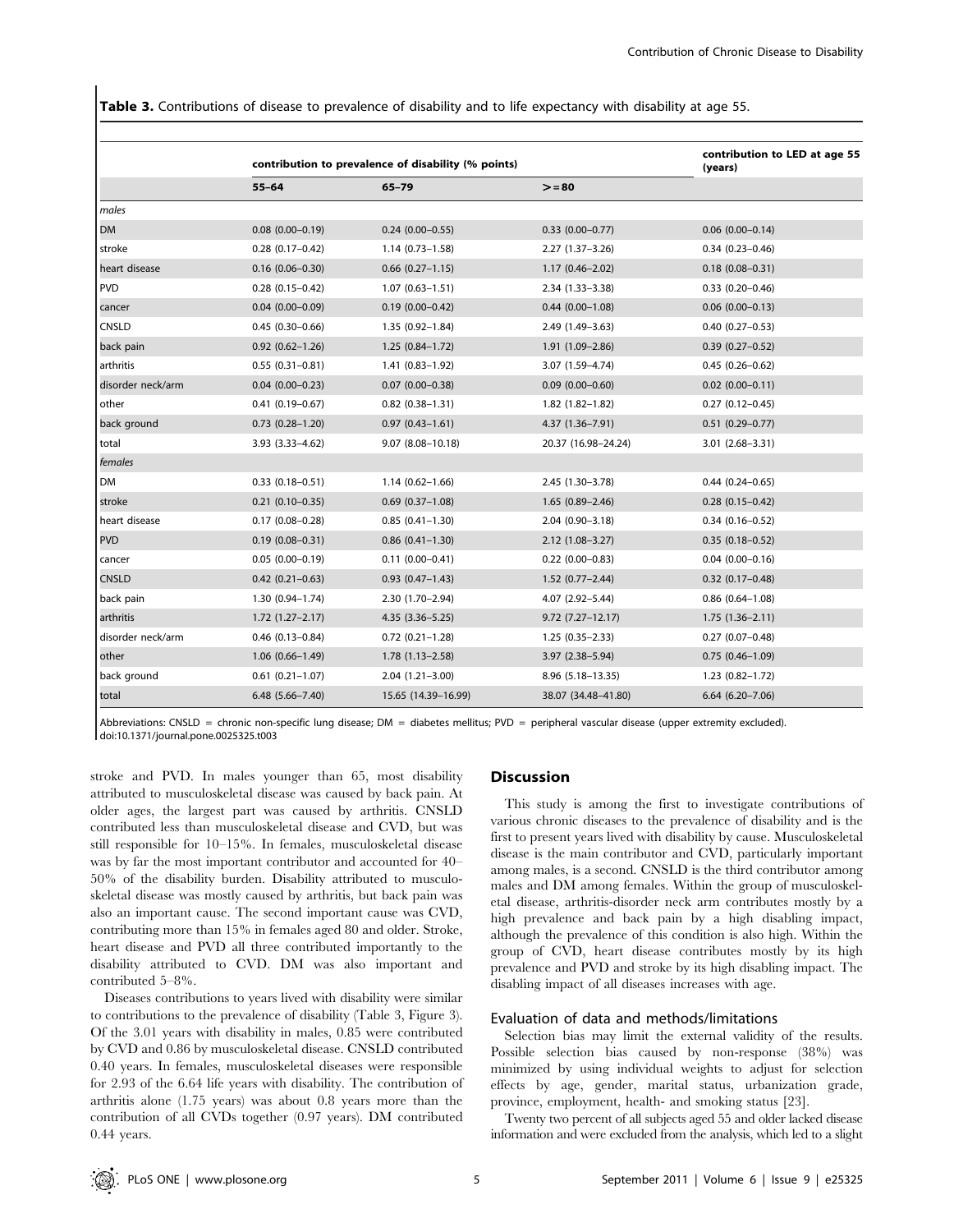

Figure 2. Prevalence of disability by cause. Abbreviations: CNSLD = chronic non-specific lung disease; CVD = cardiovascular disease; DM = diabetes mellitus; PVD = peripheral vascular disease (upper extremity excluded). Contributions of specific diseases to the prevalence of disability were estimated on the basis of diseases prevalence and disabling impact in the study sample from the POLS health and labor survey, the Netherlands, 2001–2007. The disabling impact represents the rate of disability from a specific cause given that the disease is present. Adding specific disability rates for the diseases present and the background rate of disability (by age and gender) gives the total disability rate for a specific exposure group. The contributions of specific diseases presented in the figure add up to the total prevalence of disability. doi:10.1371/journal.pone.0025325.g002



Figure 3. Life expectancy with disability at age 55 by cause. Abbreviations: CNSLD = chronic non-specific lung disease;  $CVD =$ cardiovascular disease;  $DM =$  diabetes mellitus;  $PVD =$  peripheral vascular disease (upper extremity excluded). Contributions of specific diseases to the life expectancy with disability were estimated on the basis of estimated contributions of specific disease to the prevalence of disability in the study sample from the POLS health and labor survey, the Netherlands, 2001–2007, in combination with life table information for the Dutch population 2001–2007, available from the EHEMU database. Methods of decomposition are described elsewhere (5). doi:10.1371/journal.pone.0025325.g003

underestimation of disability in our study (Figure 1). The higher prevalence of disability among non-responders may suggest a slight underestimation of the prevalence and/or disabling impact of some diseases, and hence, that our results should be regarded as conservative.

Our results may not be generalizable to the institutionalized population, which has a higher prevalence of disability and also the relative contribution of specific diseases to the total burden of disability inside institutions may differ from our estimates [24,25]. However, in the Netherlands only a minor part of elderly people lives in an institution (i.e. 90% of those aged 80–85 still live at home), hence, bias due to excluding the institutionalized population is probably small and negligible at younger ages [25].

Due to differences in the extent diseases have remained undiagnosed in the population and due to differences in the reference periods used in the questionnaire, some variation may exist in the extent the prevalences derived from the POLS survey reflect true prevalences. Previous literature showed that self-report of most chronic conditions is fairly accurate, except for arthritis, which may be underestimated as well as overestimated [26]. If the prevalence of arthritis or another disease in our study was underestimated, subjects with less severe forms of the disease would be most likely to be uncounted and, hence, the disabling impact would be overestimated. This implies that although there may be some bias in the estimates of disease prevalence, this is nullified by a bias in opposite direction in the disabling impact. Hence, the bias in the estimates of contributions of specific diseases to the prevalence of disability and life expectancy with disability is likely to have remained small. Self-report of ADL disability has been found to correlate well with performance based measures and, hence, is expected not to have affected the results substantially [27].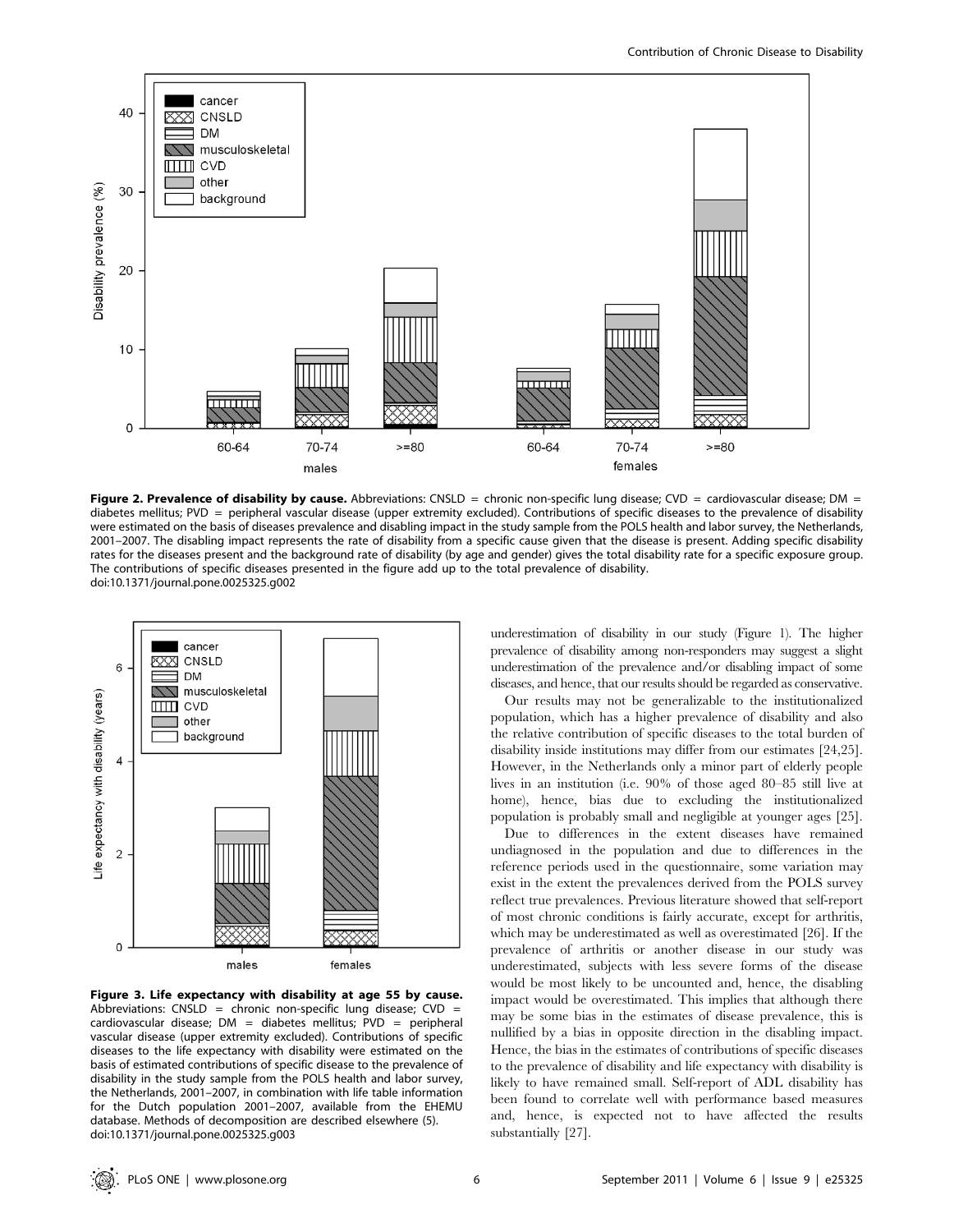Using a less stringent definition of disability, defined as one or more items answered with ''at least minor difficulty'' resulted in a lower percentage of disability explained by the diseases included. Our substantive conclusions regarding which diseases contributed most remained unaffected. Due to a lack of power, using a more stringent cut-level could not be evaluated.

The cross-sectional nature our methods and data did not allow identifying cases in which disability was present prior to the onset of the disease. In these cases the disability might be falsely attributed to the disease.

It was decided not to exclude conditions such as 'dizziness with falling' and 'involuntary loss of urine', which have an intermediate position between diseases and disability, but to add them in a separate category. Adding this group mainly reduced the contribution of background, but did not affect the contribution of the other diseases substantially. In both sexes only 'dizziness with falling' and 'involuntary loss of urine' had a high disabling impact and therefore accounted for most of the contribution of other (data available on request).

Mental health conditions are a strong predictor of disease burden and disability onset [12,28]. Unfortunately, mental conditions were not included in the checklist of diseases in the POLS survey. To obtain an impression of the extent mental health issues contribute to the burden of disability, in an additional analysis, we included a score of 60 or lower on the RAND Mental Health Inventory (MHI-5) to the diseases, representing (light or severe) mental health problems [29]. In this analysis, 8–13% of the prevalence of disability was attributed to mental health conditions, at the expense of contributions of most other disease groups and background (Figure S1). Together with findings from previous studies, these results suggest that a substantial part of the burden of disability may be associated with mental health problems [10,12]. However, as the MHI-5 is particularly useful for assessing mental health status of the general population and may lack validity to diagnose individual cases, the results need to be interpreted with caution. We decided to provide the results including mental health as supplementary material instead of presenting them in the main analysis.

#### Comparison with previous studies

In most previous studies musculoskeletal and cardiovascular disease were reported as the most important contributors to disability [4,5,6,7,8,9,11]. Our study confirmed these results also for the oldest old (80+). Additionally, it was shown that the high prevalence of disability at this age is caused by a high prevalence of diseases, but even more by the high extent these diseases lead to disability at older age. This age dependence was not studied in most earlier studies. Furthermore, the current study was the first to identify PVD as an important contributor to the burden of disability, which is associated with much disability mainly by a high disabling impact.

Compared with WHOs Global Burden of Disease study, our method was substantially different [12]. Most importantly, WHOs approach uses disability weights to quantify burden of disease that are based on panel valuations and do not refer to physical (or mental) disabilities only, but represent a broader spectrum of health loss. Additionally, in this approach, each case of disease is assigned a disability weight, irrespective of individual factors such as age and sex which may affect disabling consequences of diseases, and, hence, the estimated burden of disease. In the Global Burden of Disease study, unipolar depressive disorders, alcohol use disorders, hearing loss (adult onset) and Alzheimer and other dementias were associated with most years lost due to disability in high income countries [12]. Differences in methodology and diseases included hampers further comparison with our results.

#### Interpretation of results

The high prevalence of disability at older ages reflects both an increase in the presence of disabling diseases with increasing age and an increase of the disabling impact. The increasing contributions of background suggest that at older ages also frailty or age-related diseases not included in our study may have contributed [30]. This could for instance be dementia, of which the prevalence by age shows considerable resemblance with the pattern of disability attributed to background in our study [31]. Also conditions that caused persisting disability but are no longer 'present', e.g. falls, might have contributed [32].

Gender differences in the disabling impact of heart disease, DM, cancer, arthritis and disorder neck/arm were found. In addition to differences by gender in self-reporting behavior, differences in physiological, psychosocial and environmental factors may explain these variations. For heart disease, a higher disabling impact among females may be related to a more pronounced decline in lethality among females than males during the last decades, or to gender differences in the nature of heart disease causing better survival among disabled females than among disabled males [33,34]. For DM, a more negative interference of the disease with protective mechanisms in the vascular wall causing thrombogenesis, and a negative influence of female gender on the effect of some cardiovascular risk factors are potential causes of the greater risk for vascular complications in females than in males [35,36,37]. Via cardiovascular complications, these mechanisms may also be responsible for the larger disabling impact among females. Due to differences in hormonal factors, coping styles and anxiety, females are more sensitive to pain than males [38,39,40]. These differences therefore may also explain the differences in the disabling impact of arthritis and disorder neck/arm.

#### Implications; conclusion

This study clearly shows that diseases contribute to the burden of disability by high disabling impacts, e.g. stroke in males, by moderate disabling impacts but high prevalences, e.g. arthritis, or by both high prevalences and disabling impacts, e.g. back pain in females. Diseases that only have a high disabling impact, e.g. stroke in females, or only a high prevalence, e.g. heart disease in males, do not necessarily contribute much to the burden of disability. The current results showed that the largest contributors are musculoskeletal disorders, particularly arthritis, and CVD. For policy makers this means that the largest reductions in the burden of disability can be obtained by interventions that prevent the primary cause of disability, i.e. that prevent disease onset. Further reductions can be achieved by diminishing disabling impacts. Evidence is accumulating that effective interventions to reduce the extent diseases cause disability, such as home visit and exercise programs, are increasingly available [41,42]. As frail elderly are particularly vulnerable to disability, this group should receive priority [43,44]. The coming decades, the population of oldest old will increase massively, i.e. in 2050 about a quarter of the population of 50 years and older is expected to be older than 80 [45]. The large burden of disability at this age shows that reductions are urgently needed.

#### Supporting Information

#### Appendix S1

(DOC)

Figure S1 Prevalence of disability by cause, including ill mental health. Abbreviations: CNSLD = chronic non-specific lung disease; CVD = cardiovascular disease; DM = diabetes mellitus; PVD = peripheral vascular disease (upper extremity